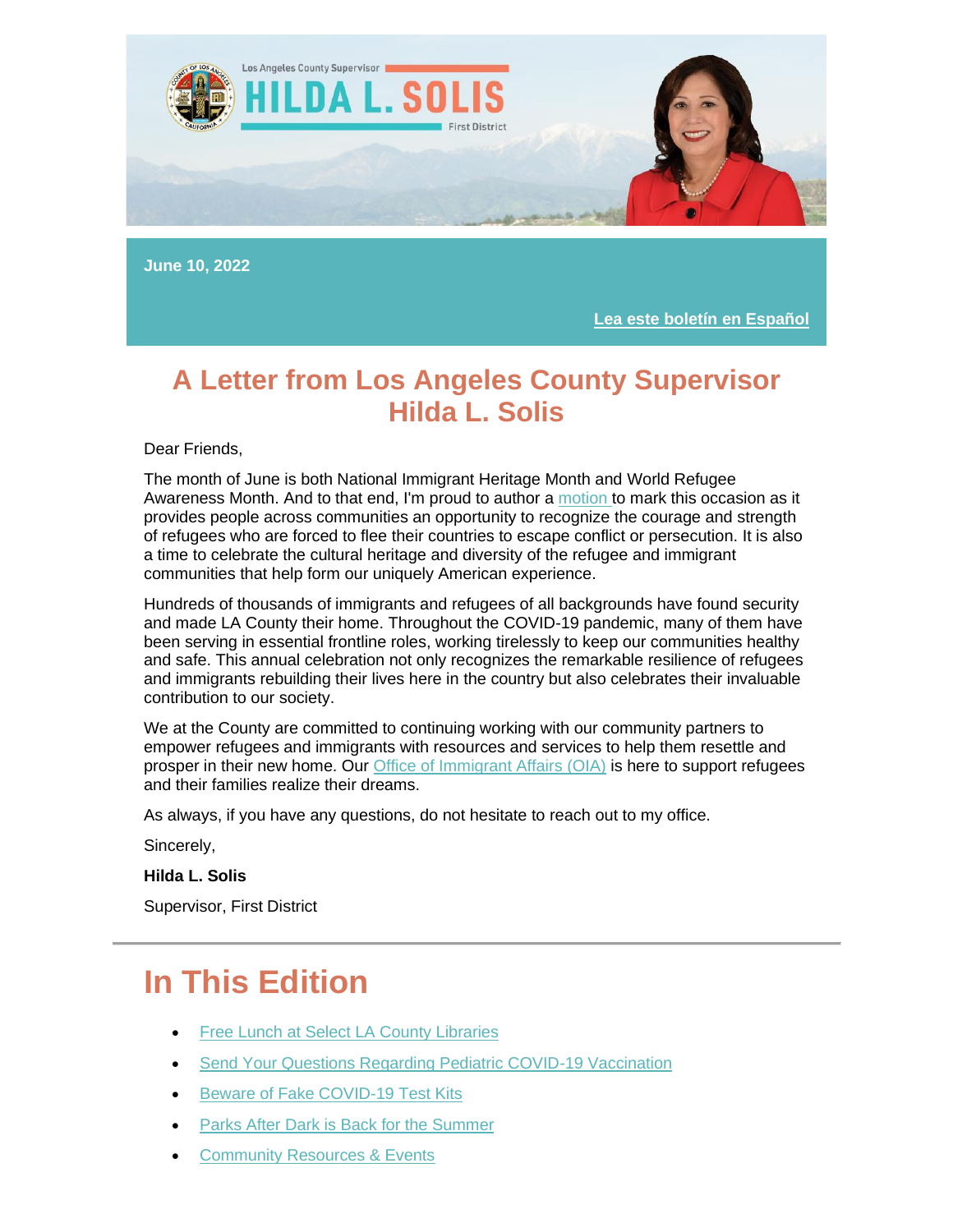#### **Free Lunch at Select LA County Libraries**



This summer at selection locations, kids and teens 18 and under can pick up free lunch at the library, in partnership with the LA Regional Food Bank. For a list of locations, click [here.](https://nam12.safelinks.protection.outlook.com/?url=https%3A%2F%2Flnks.gd%2Fl%2FeyJhbGciOiJIUzI1NiJ9.eyJidWxsZXRpbl9saW5rX2lkIjoxMDQsInVyaSI6ImJwMjpjbGljayIsImJ1bGxldGluX2lkIjoiMjAyMjA2MTEuNTkyNDg2NDEiLCJ1cmwiOiJodHRwczovL2xhY291bnR5bGlicmFyeS5vcmcvc3VtbWVybHVuY2gvP3V0bV9jb250ZW50PSZ1dG1fbWVkaXVtPWVtYWlsJnV0bV9uYW1lPSZ1dG1fc291cmNlPWdvdmRlbGl2ZXJ5JnV0bV90ZXJtPSJ9.V3giaz3pCQQ3tuGFRl96G0PT_4S5axsLlMt3j6xsE_Y%2Fs%2F1843900806%2Fbr%2F132780637547-l&data=05%7C01%7C%7Cdc2d2ebbbc90426e413e08da4b5834df%7C84df9e7fe9f640afb435aaaaaaaaaaaa%7C1%7C0%7C637905139483408434%7CUnknown%7CTWFpbGZsb3d8eyJWIjoiMC4wLjAwMDAiLCJQIjoiV2luMzIiLCJBTiI6Ik1haWwiLCJXVCI6Mn0%3D%7C3000%7C%7C%7C&sdata=1AYOeFf%2Fjie8wE4F0qN%2B9aHQJNnezrlgybU9KzSGlSo%3D&reserved=0)

From June 13 – August 5, meals are available on a first-come, first-served basis from 12 – 1 pm, either Mon – Fri or Tue – Fri, depending on the location.

There are no restrictions on family income. Parents & caregivers can pick up on behalf of children; kids and teens don't need to be present, but are welcome!

Since 2015, LA County Library has been offering free, nutritious lunches. Lunch at the Library keeps children nourished during the summer months, helping to ensure that they return to school in the fall ready to learn.

**[SEE ALL LOCATIONS](https://nam12.safelinks.protection.outlook.com/?url=https%3A%2F%2Flnks.gd%2Fl%2FeyJhbGciOiJIUzI1NiJ9.eyJidWxsZXRpbl9saW5rX2lkIjoxMDUsInVyaSI6ImJwMjpjbGljayIsImJ1bGxldGluX2lkIjoiMjAyMjA2MTEuNTkyNDg2NDEiLCJ1cmwiOiJodHRwczovL2xhY291bnR5bGlicmFyeS5vcmcvc3VtbWVybHVuY2gvP3V0bV9jb250ZW50PSZ1dG1fbWVkaXVtPWVtYWlsJnV0bV9uYW1lPSZ1dG1fc291cmNlPWdvdmRlbGl2ZXJ5JnV0bV90ZXJtPSJ9.6ID06ZMr46K2mUnQSTi2_8gv_ls7aS9GsqLvcS9ToR0%2Fs%2F1843900806%2Fbr%2F132780637547-l&data=05%7C01%7C%7Cdc2d2ebbbc90426e413e08da4b5834df%7C84df9e7fe9f640afb435aaaaaaaaaaaa%7C1%7C0%7C637905139483408434%7CUnknown%7CTWFpbGZsb3d8eyJWIjoiMC4wLjAwMDAiLCJQIjoiV2luMzIiLCJBTiI6Ik1haWwiLCJXVCI6Mn0%3D%7C3000%7C%7C%7C&sdata=9YEblM3z0tFR5deonZ%2BEijY6E24CKGOWAAByYMuMgus%3D&reserved=0)**

## **Send Your Questions Regarding Pediatric COVID-19 Vaccination**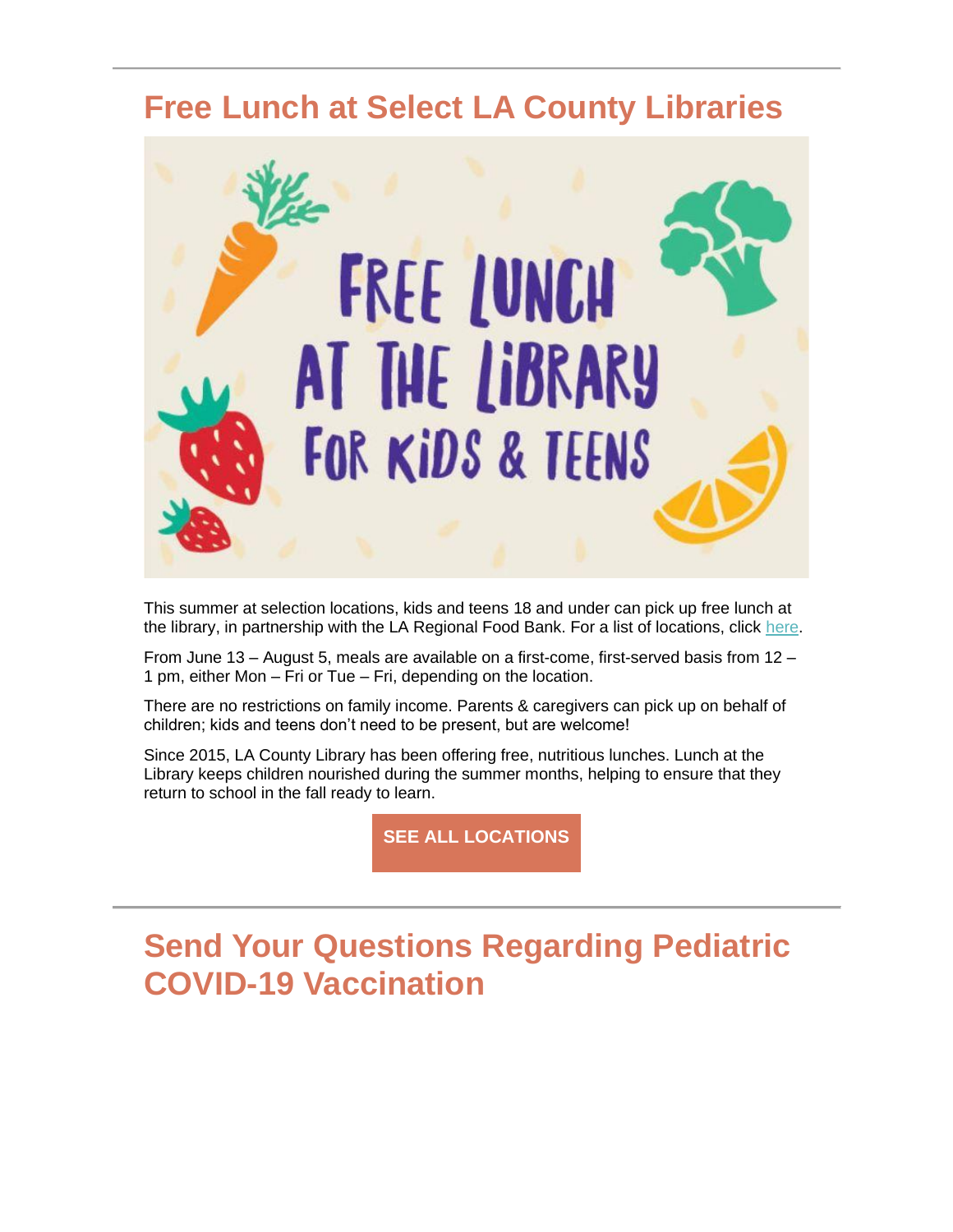

The FDA is meeting this month to discuss the emergency use authorization of the Pfizer vaccine for children 6 months to 4 years old. Have questions or concerns? Submit by clicking below for a chance for it to be answered on the LA County Department of Public Health's podcast.

**[SUBMIT YOUR QUESTIONS](https://nam12.safelinks.protection.outlook.com/?url=https%3A%2F%2Flnks.gd%2Fl%2FeyJhbGciOiJIUzI1NiJ9.eyJidWxsZXRpbl9saW5rX2lkIjoxMDYsInVyaSI6ImJwMjpjbGljayIsImJ1bGxldGluX2lkIjoiMjAyMjA2MTEuNTkyNDg2NDEiLCJ1cmwiOiJodHRwczovL2RvY3MuZ29vZ2xlLmNvbS9mb3Jtcy9kL2UvMUZBSXBRTFNkQk00Wngwc3lodWwzN2NUams3VmJLZUt2Vkh5cWJsMExHclFmZ1FuMzg3bUZFeVEvdmlld2Zvcm0_dXRtX2NvbnRlbnQ9JnV0bV9tZWRpdW09ZW1haWwmdXRtX25hbWU9JnV0bV9zb3VyY2U9Z292ZGVsaXZlcnkmdXRtX3Rlcm09In0.QV4_T7XW5IcU6AkK8PQqGQIs9fUIJ_sohbZbMR_UWIQ%2Fs%2F1843900806%2Fbr%2F132780637547-l&data=05%7C01%7C%7Cdc2d2ebbbc90426e413e08da4b5834df%7C84df9e7fe9f640afb435aaaaaaaaaaaa%7C1%7C0%7C637905139483408434%7CUnknown%7CTWFpbGZsb3d8eyJWIjoiMC4wLjAwMDAiLCJQIjoiV2luMzIiLCJBTiI6Ik1haWwiLCJXVCI6Mn0%3D%7C3000%7C%7C%7C&sdata=OJzw2N2saVZ8vLihd5WTS5Kb4fptSyXuNAy%2BhXXTMpc%3D&reserved=0)**

### **Beware of Fake COVID-19 Test Kits**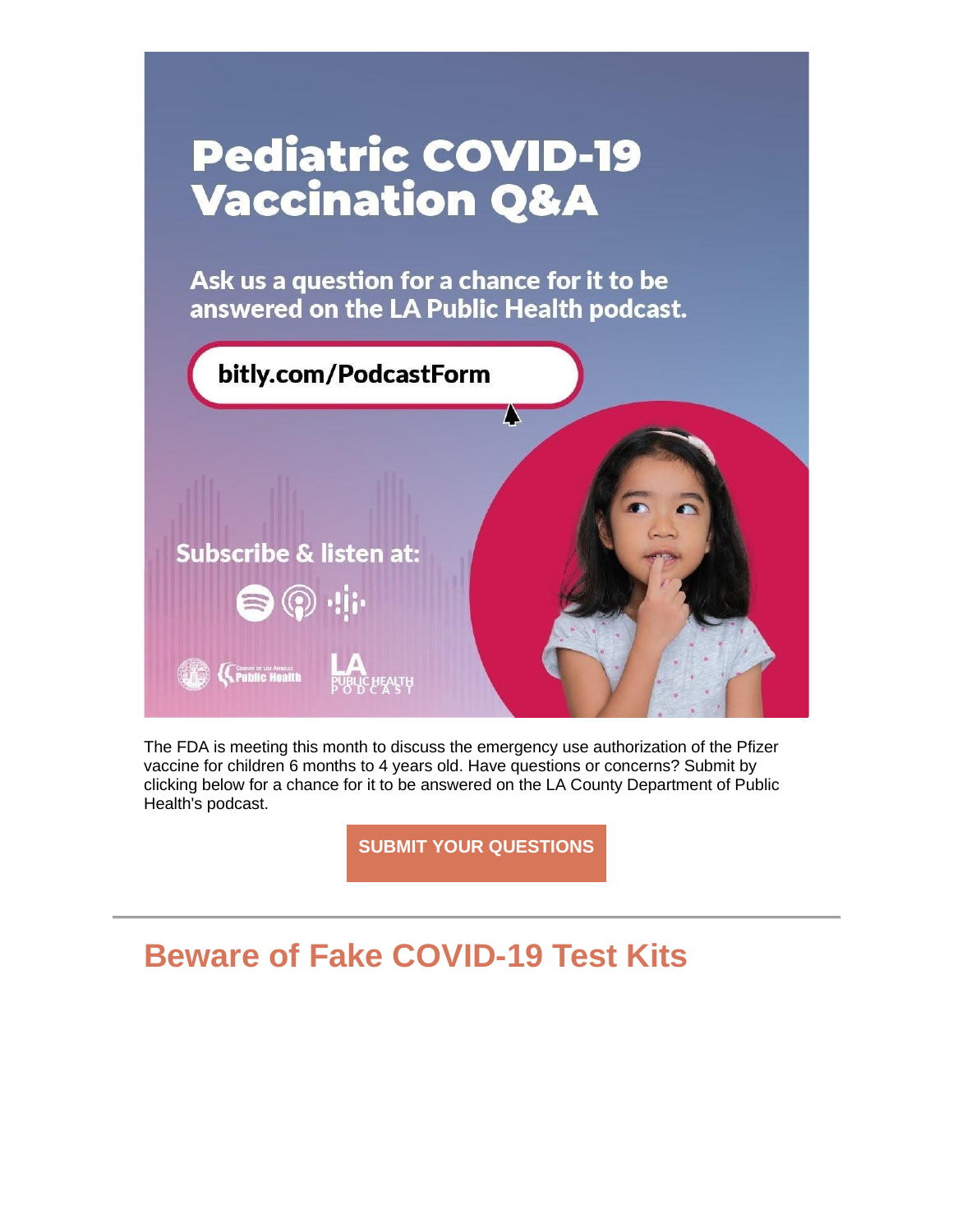### **WARNING**

# Don't use a fake COVID test! You can't trust the results.

Make sure your test is real. Find it on the List of Authorized At-Home COVID-19 Tests at FDA.gov.



and Fraud webpage. Find more COVID-19 testing safety tips at ph.lacounty.gov/covidtests/how



Fake Flowflex & iHealth COVID-19 tests kits are circulating in LA County. Do not use a fake test – you can't trust the results! To identify fake test kits, look for clues such as bad quality images on labels or instructions, spelling errors, missing key information or missing parts. Find the list of authorized at home tests at [FDA.gov.](https://nam12.safelinks.protection.outlook.com/?url=https%3A%2F%2Flnks.gd%2Fl%2FeyJhbGciOiJIUzI1NiJ9.eyJidWxsZXRpbl9saW5rX2lkIjoxMDUsInVyaSI6ImJwMjpjbGljayIsImJ1bGxldGluX2lkIjoiMjAyMjA2MDkuNTkxNzM3NTEiLCJ1cmwiOiJodHRwczovL3d3dy5mZGEuZ292Lz91dG1fY29udGVudD0mdXRtX21lZGl1bT1lbWFpbCZ1dG1fbmFtZT0mdXRtX3NvdXJjZT1nb3ZkZWxpdmVyeSZ1dG1fdGVybT0ifQ.FHtLgFr8YYHA7_lDLXjy0bv0Reg_lLaep8Yll6mGwG4%2Fs%2F992823064%2Fbr%2F132694268044-l%3Futm_content%3D%26utm_medium%3Demail%26utm_name%3D%26utm_source%3Dgovdelivery%26utm_term%3D&data=05%7C01%7C%7Cdc2d2ebbbc90426e413e08da4b5834df%7C84df9e7fe9f640afb435aaaaaaaaaaaa%7C1%7C0%7C637905139483408434%7CUnknown%7CTWFpbGZsb3d8eyJWIjoiMC4wLjAwMDAiLCJQIjoiV2luMzIiLCJBTiI6Ik1haWwiLCJXVCI6Mn0%3D%7C3000%7C%7C%7C&sdata=NBDPK%2FwPE4jlMrf7QWI60y6B%2Blaj9eLLi9BIbini%2BO4%3D&reserved=0)

**[GET COVID-19 TESTS](https://nam12.safelinks.protection.outlook.com/?url=https%3A%2F%2Flnks.gd%2Fl%2FeyJhbGciOiJIUzI1NiJ9.eyJidWxsZXRpbl9saW5rX2lkIjoxMDcsInVyaSI6ImJwMjpjbGljayIsImJ1bGxldGluX2lkIjoiMjAyMjA2MTEuNTkyNDg2NDEiLCJ1cmwiOiJodHRwOi8vcHVibGljaGVhbHRoLmxhY291bnR5Lmdvdi9hY2QvbmNvcm9uYTIwMTkvY292aWR0ZXN0cy9ob3cvP3V0bV9jb250ZW50PSZ1dG1fbWVkaXVtPWVtYWlsJnV0bV9uYW1lPSZ1dG1fc291cmNlPWdvdmRlbGl2ZXJ5JnV0bV90ZXJtPSJ9.AkuVRZr61wjYkC7SIAIsUZ1DNKj5OZSZbe6O81Omc2Q%2Fs%2F1843900806%2Fbr%2F132780637547-l&data=05%7C01%7C%7Cdc2d2ebbbc90426e413e08da4b5834df%7C84df9e7fe9f640afb435aaaaaaaaaaaa%7C1%7C0%7C637905139483408434%7CUnknown%7CTWFpbGZsb3d8eyJWIjoiMC4wLjAwMDAiLCJQIjoiV2luMzIiLCJBTiI6Ik1haWwiLCJXVCI6Mn0%3D%7C3000%7C%7C%7C&sdata=d0ecuuzwHjbXhpBdBMa2OYsbfYG07hhT8W%2BhkYhKtFQ%3D&reserved=0)**

## **Parks After Dark is Back for the Summer**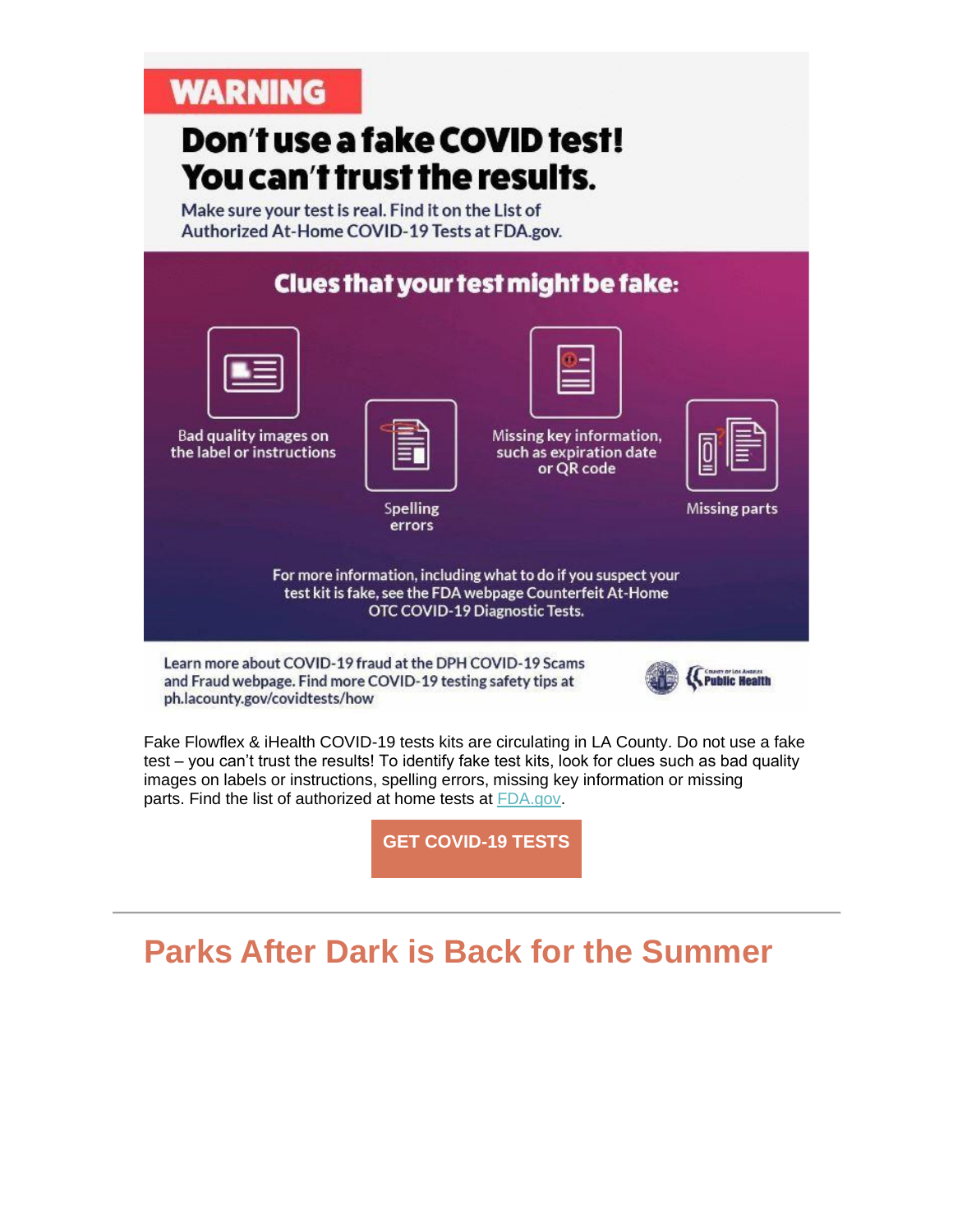

Parks After Dark is back! The program returns this summer with free activities at 34 County parks. Take your family and friends for concerts, movie nights, and a variety of free programs including sports, fitness, wellness, food, games and much more!

**[SCHEDULE AND LOCATIONS](https://nam12.safelinks.protection.outlook.com/?url=https%3A%2F%2Flnks.gd%2Fl%2FeyJhbGciOiJIUzI1NiJ9.eyJidWxsZXRpbl9saW5rX2lkIjoxMDgsInVyaSI6ImJwMjpjbGljayIsImJ1bGxldGluX2lkIjoiMjAyMjA2MTEuNTkyNDg2NDEiLCJ1cmwiOiJodHRwczovL3BhcmtzLmxhY291bnR5Lmdvdi93cC1jb250ZW50L3VwbG9hZHMvMjAyMi8wNS9QQUQtU3VtbWVyLVNjaGVkdWxlLnBkZj91dG1fY29udGVudD0mdXRtX21lZGl1bT1lbWFpbCZ1dG1fbmFtZT0mdXRtX3NvdXJjZT1nb3ZkZWxpdmVyeSZ1dG1fdGVybT0ifQ.Wfx_XGHvuPyGWmT_BQA6EicI3Zj5ffnD2Wj2rt1KJas%2Fs%2F1843900806%2Fbr%2F132780637547-l&data=05%7C01%7C%7Cdc2d2ebbbc90426e413e08da4b5834df%7C84df9e7fe9f640afb435aaaaaaaaaaaa%7C1%7C0%7C637905139483408434%7CUnknown%7CTWFpbGZsb3d8eyJWIjoiMC4wLjAwMDAiLCJQIjoiV2luMzIiLCJBTiI6Ik1haWwiLCJXVCI6Mn0%3D%7C3000%7C%7C%7C&sdata=eLFNRu0pdpC2ivI%2BSHhS3WNwko1rNjTbf1ioFb8GAbs%3D&reserved=0)**

## **Community Resources & Events**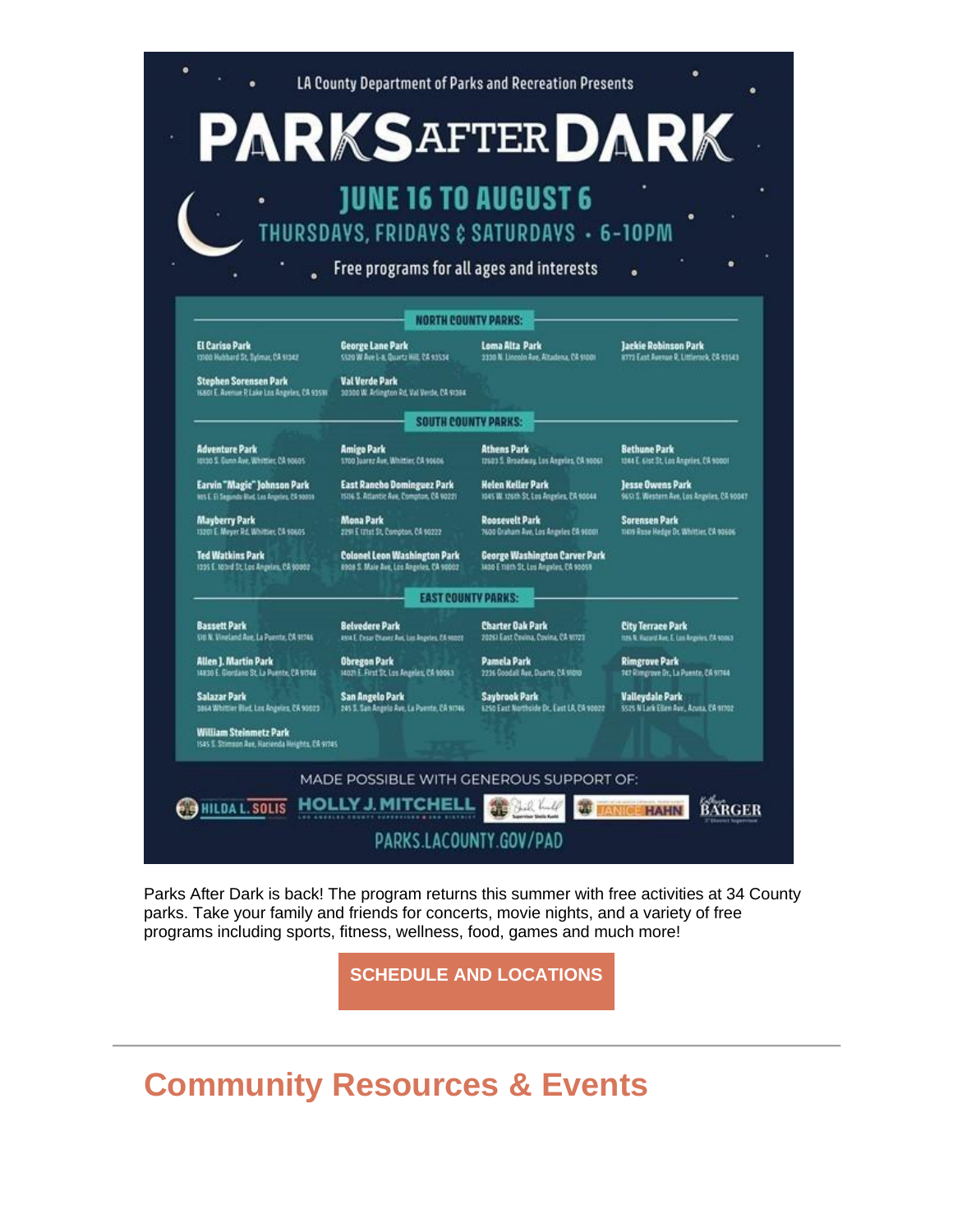

#### **Swimming Program in Puente Valley**

My office, in partnership with the YMCA and Hacienda La Puente Unified School District, will be hosting a free swimming program for people who live in Zip Codes 91744, 91745 and 91746.

Date: June 13 - July 31

Time: 1pm - 4pm

Location: Los Altos High School, 15325 Los Robles Ave. Hacienda Heights, CA 91745

Scan the QR code to register or click [here](https://nam12.safelinks.protection.outlook.com/?url=https%3A%2F%2Flnks.gd%2Fl%2FeyJhbGciOiJIUzI1NiJ9.eyJidWxsZXRpbl9saW5rX2lkIjoxMDksInVyaSI6ImJwMjpjbGljayIsImJ1bGxldGluX2lkIjoiMjAyMjA2MTEuNTkyNDg2NDEiLCJ1cmwiOiJodHRwOmFwbS5hY3RpdmVjb21tdW5pdGllcy5jb20veW1jYWxhL0FjdGl2aXR5X1NlYXJjaC8yMzA0MjA_dXRtX2NvbnRlbnQ9JnV0bV9tZWRpdW09ZW1haWwmdXRtX25hbWU9JnV0bV9zb3VyY2U9Z292ZGVsaXZlcnkmdXRtX3Rlcm09In0.Drb2WiWUvnYa6e2Z4ZVwxBL3UR6WVI6q8jJpd5D2rh8%2Fs%2F1843900806%2Fbr%2F132780637547-l&data=05%7C01%7C%7Cdc2d2ebbbc90426e413e08da4b5834df%7C84df9e7fe9f640afb435aaaaaaaaaaaa%7C1%7C0%7C637905139483408434%7CUnknown%7CTWFpbGZsb3d8eyJWIjoiMC4wLjAwMDAiLCJQIjoiV2luMzIiLCJBTiI6Ik1haWwiLCJXVCI6Mn0%3D%7C3000%7C%7C%7C&sdata=cWCZOxQnBx4tLhi6%2B042iH0Iu%2F9bg1Xz83VBdaAeuGE%3D&reserved=0)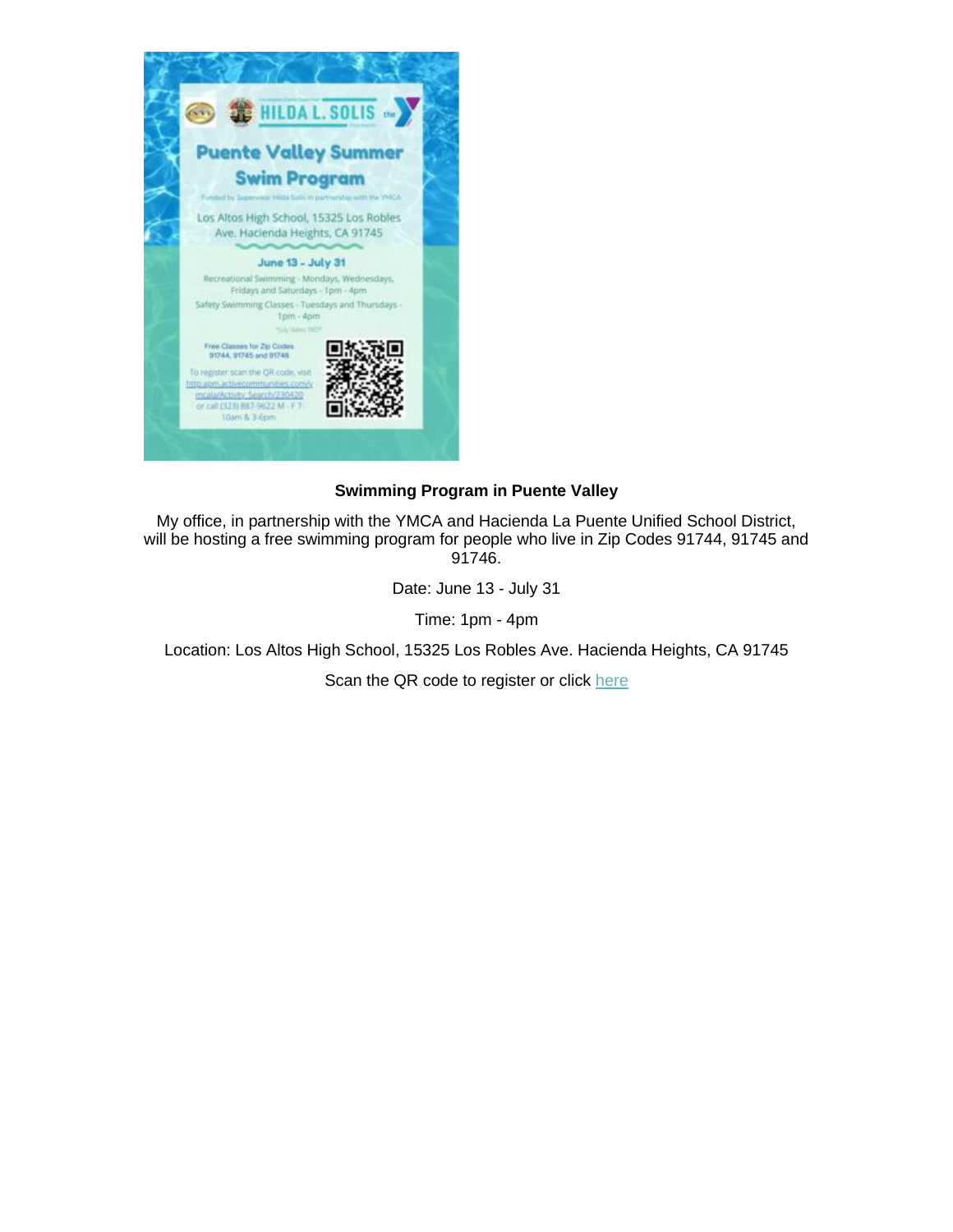

#### **CFCI Virtual Listening Session**

The Care First Community Investment Initiative has put together a draft spending plan for allocating \$100M in county funds in your community! Join us for a virtual listening session to weigh in on the top spending priorities.

Scan the QR codes to register